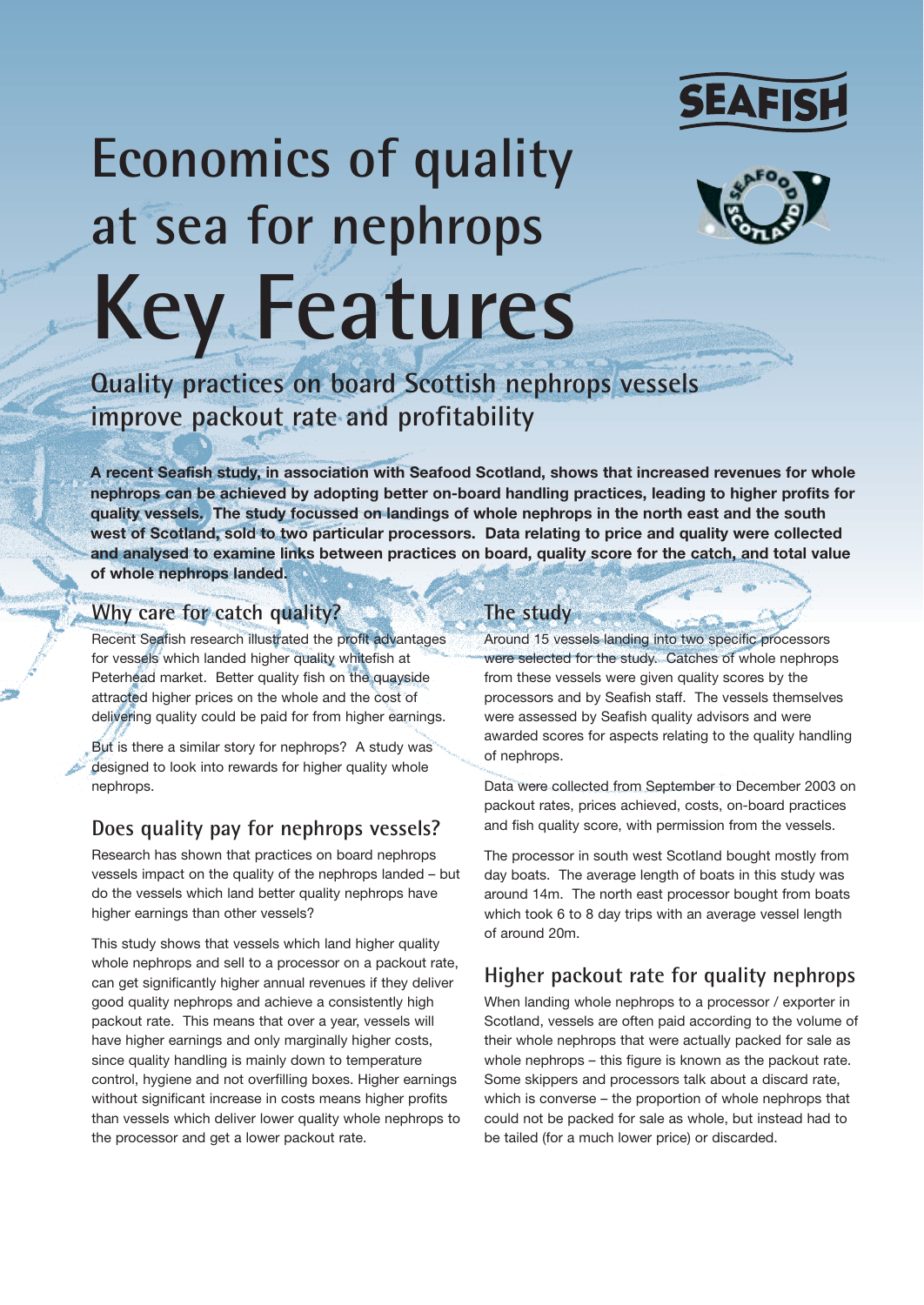Quality scores of vessels were combined with the quality scores from their individual landings to give a combined quality score for each landing. These were compared with the packout rates for each landing to see whether higher quality scores did on average achieve higher packout rates.

The vessels taking part in this study were mostly good quality vessels which were achieving quite high average packout rates in general. Although the actual difference in packout rate between different quality scores is not large, (because the vessels were generally good quality) the results are statistically significant, meaning that the difference in packout rate can be attributed to the difference in quality (see Figure 1). The importance of this is that vessels with poorer quality handling can make a significant improvement to their packout rate by improving their on-board handling methods for whole nephrops.





Figure 1 shows the relationship between catch quality score and packout rate at the processor in the south west of Scotland. The quality score took account of temperature, use of ice and whether the boxes were correctly filled or over filled. The highest score possible was 8. This processor commented that other vessels selling to his factory, which were not included in this study, sometimes achieved much lower packout rates, which he believed could be substantially improved if skippers and crew would adopt the quality practices advised by Seafish and Seafood Scotland, especially the use of ice during summer months.

### **What makes a quality vessel?**

Figure 2 shows that vessels with better quality scores achieved higher average packout rates than vessels with lower scores. In this study however, the vessels with lower scores were still fairly good overall vessels. Poorer quality conditions exist on vessels not included in this study and these are the vessels on which the biggest improvements could be made.

#### **Fig 2. Impact of vessel quality score on packout rate for vessels in south west Scotland**



The elements that were assessed to give a quality score to vessels included the hygiene and general cleanliness of the deck area, storage areas, boxes, hoppers, baskets, tables and other handling equipment. Skippers were also asked about weighing at sea, on board cleaning practices, crew experience and temperature of storage areas.

Figure 3 shows what many skippers mentioned in interviews – an experienced crew, with people who are used to working together and know the vessel well, can deliver better quality than a crew which frequently changes. This graph gives an idea of the scale of benefit from keeping regular crew members together on the vessel.





**Average length of time crew have been with a vessel**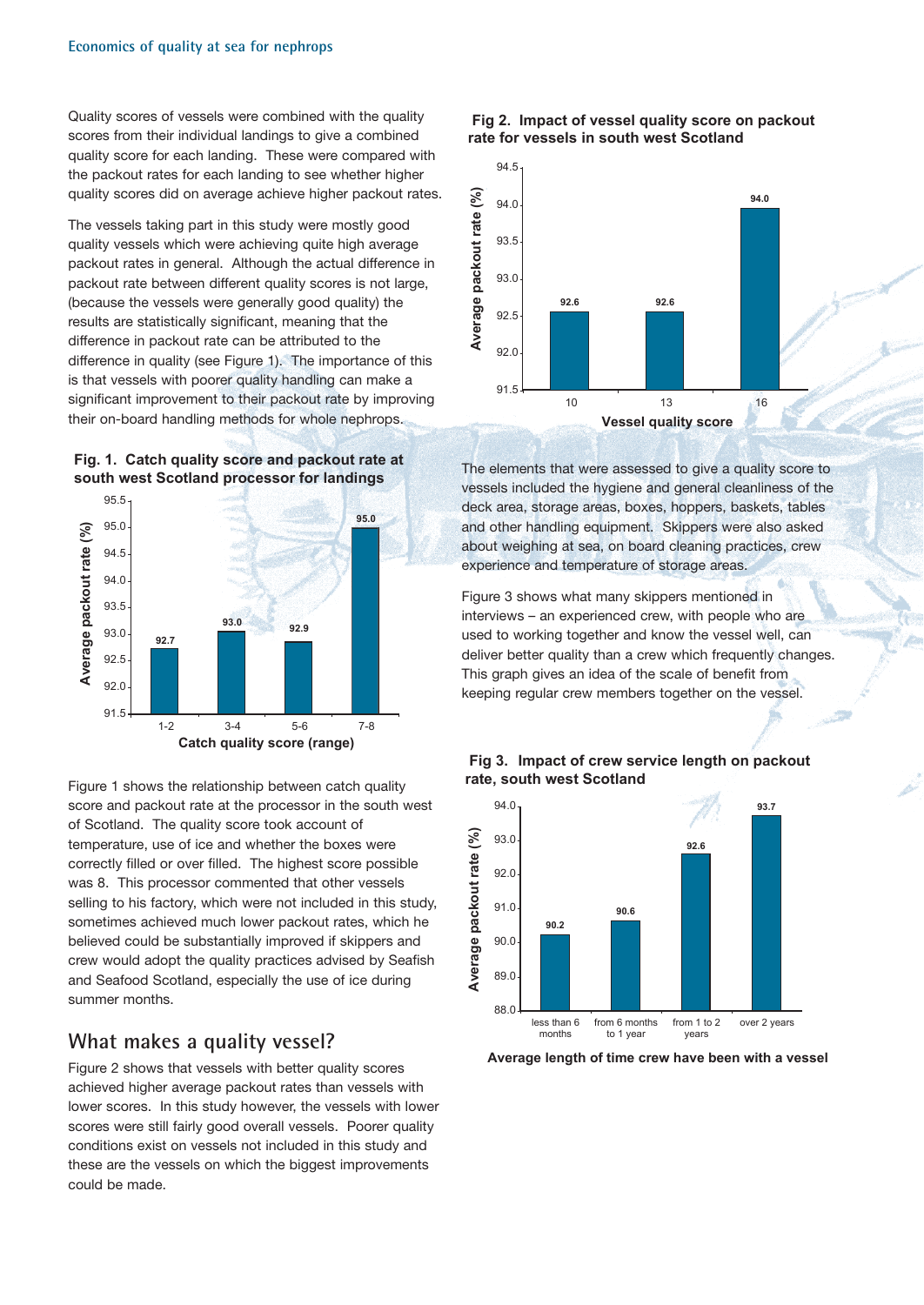## **What practices impact on packout rate?**

Among the vessels studied in the north east of Scotland, some weighed at sea to ensure boxes were not over filled and these vessels achieved higher packout rates, and therefore higher overall revenues, than those that did not weigh at sea. Ensuring that boxes are not over 20kg leads to less damage of whole nephrops.

#### **Fig 4. Impact of weighing at sea on packout rate, north east Scotland vessels**



**Weighing at sea carried out?**



Figure 5 shows that there can be a significant improvement on packout rate, and therefore on earnings for the catch, if the box weight is kept down to 20kg or just below. Even with boxes slightly over 20kg, there is significantly more damage to the whole nephrops and loss of income to the vessel. Although there are other advantages of using scales, the correct weight can be achieved by using a basket with a line drawn to show the fill level that will equal 20kg so that crew can ensure there is no over filling.





Figure 6 shows that for vessels landing in north east Scotland, there is typically a trade-off between fuel efficiency, volume caught and the packout rate achieved for whole nephrops. These important findings give vessel owners information which they can use to determine how best to manage their vessels.

## **What does packout rate mean in terms of earnings per year?**

For smaller vessels in the south west of Scotland, the difference in revenues for whole nephrops between an 80% packout rate and a 95% packout rate, over one year with 201 landings, could be around £14,000, based on typical prices, as illustrated in table 1.

| Packout rate                                                                | <b>Trip revenue</b> | <b>Annual revenue</b> |
|-----------------------------------------------------------------------------|---------------------|-----------------------|
| 95%                                                                         | £416.58             | £88,730.48            |
| 90%                                                                         | £394.65             | £84,060.45            |
| 80%                                                                         | £350.80             | £74,720.40            |
| Difference between annual<br>earnings for 95% packout rate<br>and 80% rate: |                     | £14,010.08            |

**Table 1. Potential impact on annual earnings of different packout rates for whole nephrops, Clyde vessels. Does not include revenue for tails and by-catch. Based on 213 trips, each landing 10kg of large at £9.65 per kg, 60 kg of medium at £3.60 per kg and 70 kg of small at £1.80 per kg.**